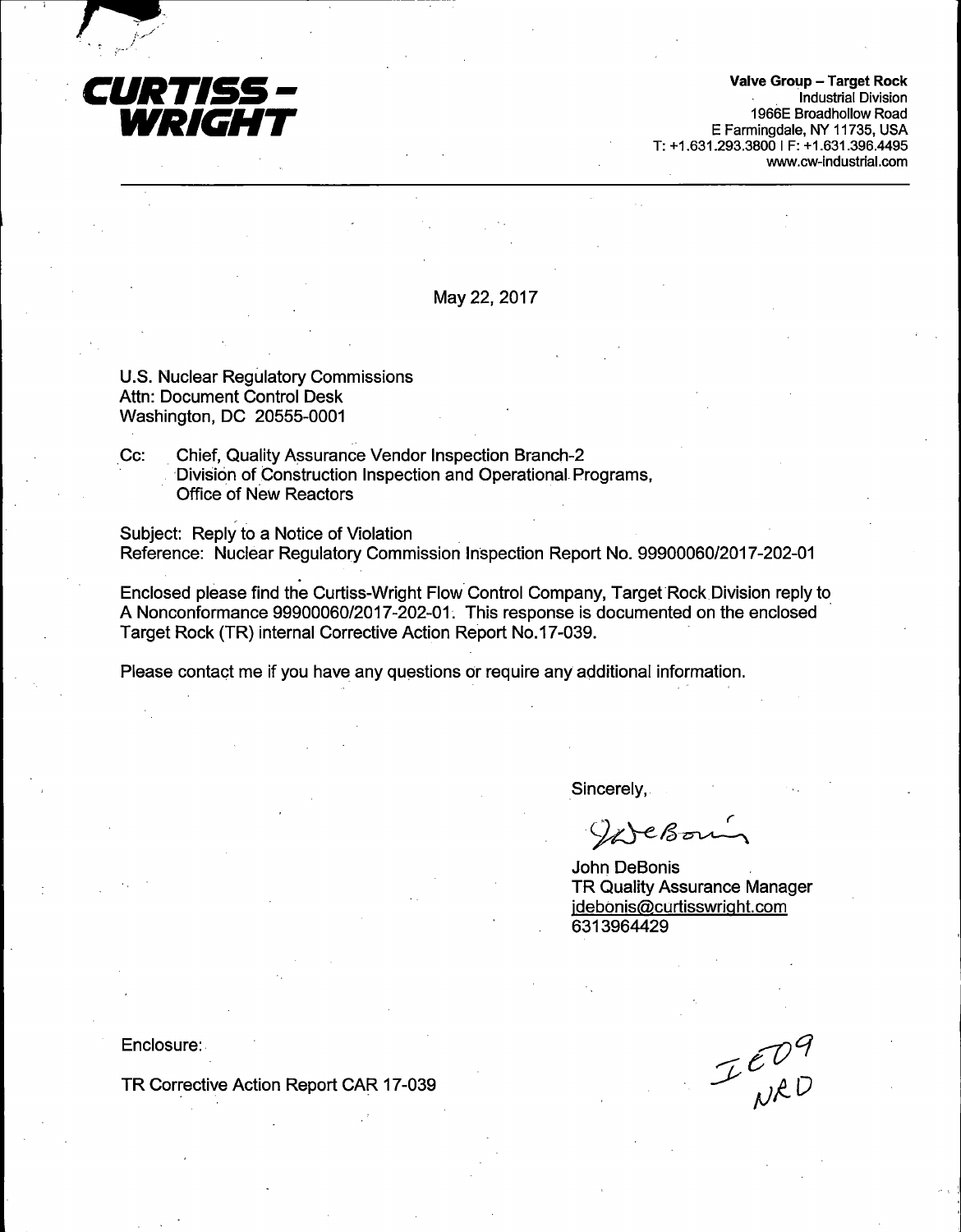# TARGET ROCK CORRECTIVE ACTION REQUEST

CAR NO.: 17-039

| To: Joe Simonetti/ B. Maher          | Project / Part / Serial No. TRP 5041, OMP1017                        |
|--------------------------------------|----------------------------------------------------------------------|
| Cc:                                  |                                                                      |
| Originator / Date: J. DeBonis 3/9/17 | <b>Response Due Date: 5/19/17</b><br>Reviewed by: J. DeBonis 4/24/17 |

### Description of the Nonconformance:

Reference: NRC issued Nonconformance NON 99900060/2017-202-01.

The reference NON states:

"TR failed to establish measures that include provisions, as appropriate, for source evaluation and selection, objective evidence of quality furnished by the contractor or subcontractor, inspection at the contractor or subcontractor source, or examination of products upon delivery. Specifically, TR failed to conduct commercial grade surveys or use another verification method to verify critical characteristics, that, when verified, provide reasonable assurance that the items and services will perform their intended safety function. This issue was identified as inadequate dedication of items and services procured from the following commercial suppliers:

- Skovira Machine Machining services • Bennet Heat Treating and Brazing Heat treating and brazing services • Suhm Spring Works Purchased springs"
- 

## Immediate Action Taken to Correct the Identified Nonconformance

As stated in the NRC Inspection Report Details, "... due to other issues previously identified by them (TR), they (TR) initiated a corrective action to review all CCA Vs to ensure correct CCs, as identified by 10 CFR Part 21, were properly identified". These actions and reviews referenced above are documented in TR Project Charter CI-17-014.

#### Root Cause of the Identified Nonconformance Reason for noncompliance:

As discussed in the NRC Inspection Report Details, most of the critical characteristics (CCs) listed in the critical characteristic attribute verification (CCAV) sheets provided reference to Target Rock generated procurement specifications (PRS). The PRS document contains the necessary technical requirements and methods to perform tests and or inspections. The PRS is specific to the service or item being procured and is imposed on the approved Target Rock supplier via the purchase order. The service or component supplier was required to perform the necessary tests/inspections, as identified in the PRS, as a quality control function.

The engineering intent was to capture the details important to the safety function of the item in the procurement specification. In addition, engineering imposed "Method 2" via the CCAV sheet for the service, requiring TR QA lead auditor verification during the conduct of the CG survey.

Therefore, the CCAV sheets were not clearly formatted to identify and align the critical characteristic with the attribute requiring verification. The details regarding the attribute's verification method was not directly aligned on the CCAV sheet. In some cases the CCAV sheet did not contain adequate critical characteristics associated with the specific safety function of the item.

Most TR suppliers are common to both the TR Energy Products program and the TR Nuclear Defense industry program. Although these CG/Defense suppliers do not maintain 1 OCFR50 App B programs, they do implement ISO or other industry quality programs. The parts or services these suppliers have produced also comply with MIL-STD specifications. TR CG surveys are typically conducted in conjunction with Defense program audits, which emphasize the witness of in-process activities and ensure verbatim compliance with TR imposed requirements. In addition, emphasis is placed on traceability including XRF alloy verification at the supplier facility. Cleanliness (MIL-STD-767) and detrimental material controls (MIL-STD-2041) are also verified in accordance Navy Nuclear Program requirements. The TR QA lead auditor, who was the previous TR QC Manager, has a long history with